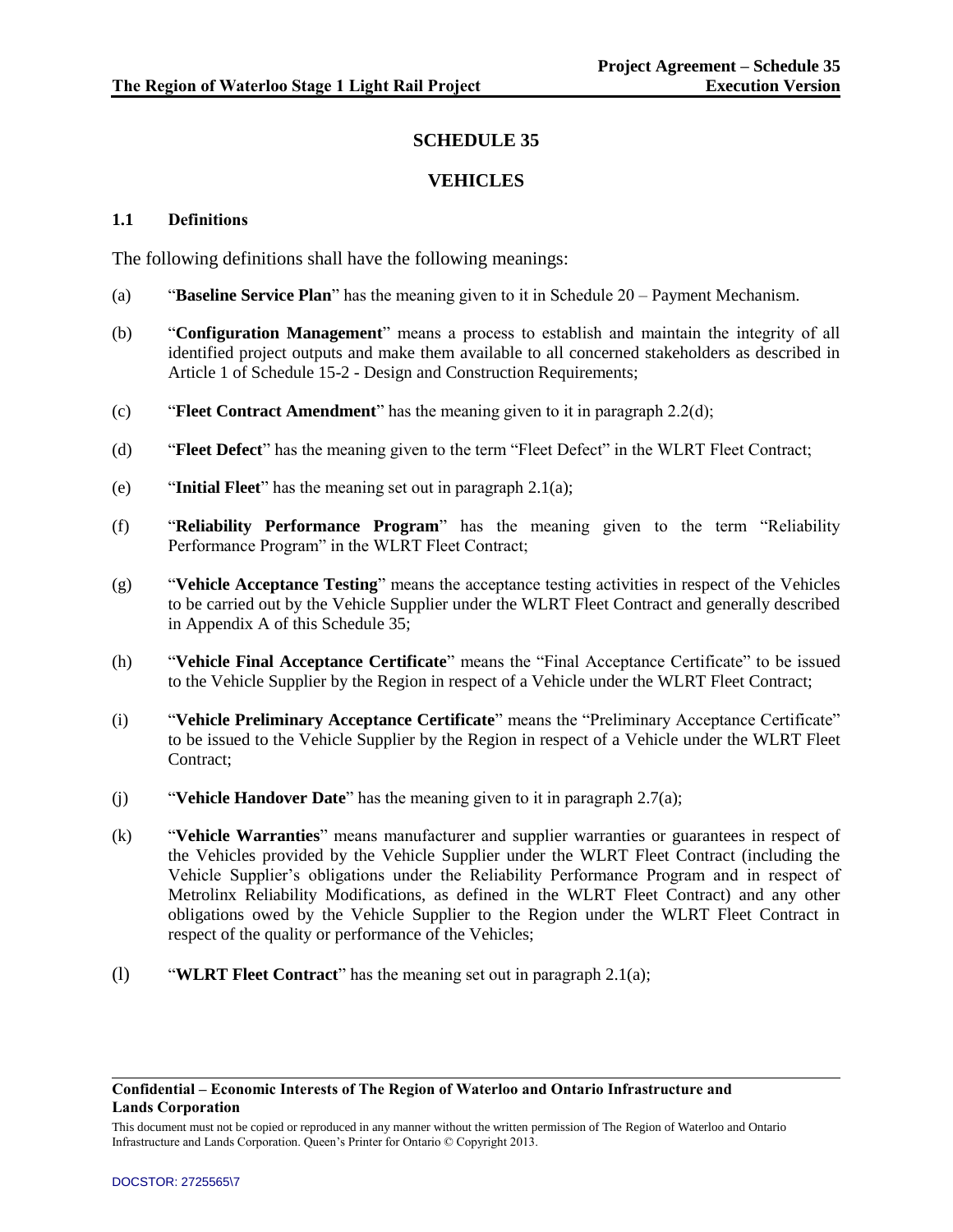# **PART 2GENERAL**

# **2.1 The Parties acknowledge as follows:**

- <span id="page-1-0"></span>(a) The initial configuration of the System at the Substantial Completion Date will include 14 Vehicles (the "**Initial Fleet**"). The Initial Fleet is being procured under an agreement (the "**WLRT Fleet Contract**") entered into between the Region and the Vehicle Supplier on August 20, 2013. . The General Conditions of the WLRT Fleet Contract are set forth in Appendix D of Schedule 15-2 – Design and Construction Requirements.
- (b) The Initial Fleet will be provided to, and maintained and operated by, Project Co in accordance with the terms of the Project Agreement, as more specifically set out in this Schedule 35 – Vehicles.
- (c) The Region has an option to purchase additional Vehicles from the Vehicle Supplier . The Region may exercise this option at any time during the Project Term in accordance with the terms of this Schedule 35 – Vehicles.
- (d) The purpose of this Schedule 35 Vehicles is to set out or refer to the relevant contract provisions of the Project Agreement in so far as they relate to Vehicles.

### **2.2 Project Co acknowledgement of Vehicle design and Region activities during production**

- (a) Project Co acknowledges that it has seen a copy of:
	- (i) the design and specifications for the Vehicles to be provided under the WLRT Fleet Contract;
	- (ii) the Vehicle Acceptance Testing regime applicable thereunder; and
	- (iii) the Vehicle Warranties being provided under the WLRT Fleet Contract;

as set out in Article 5 and Appendix D of Schedule 15-2 – Design and Construction Requirements of the Output Specifications.

- (b) Project Co agrees that it accepts the design and specifications for the Vehicles and their suitability for integration into the System.
- (c) The Region shall keep Project Co reasonably informed of all major activities and inspections being undertaken in respect of the Initial Fleet whilst in production at the Vehicle Supplier's facilities, and shall provide Project Co with copies of factory tests and any other commissioning results which the Region is entitled to be provided with under the WLRT Fleet Contract, and shall consult with Project Co in relation to such matters prior to the issue by the Region of any Vehicle Preliminary Acceptance Certificate.
- (d) The Region will facilitate on behalf of Project Co the development of an amendment to the WLRT Fleet Contract (a "**Fleet Contract Amendment**") based upon Project Co's specification

### **Confidential – Economic Interests of The Region of Waterloo and Ontario Infrastructure and Lands Corporation**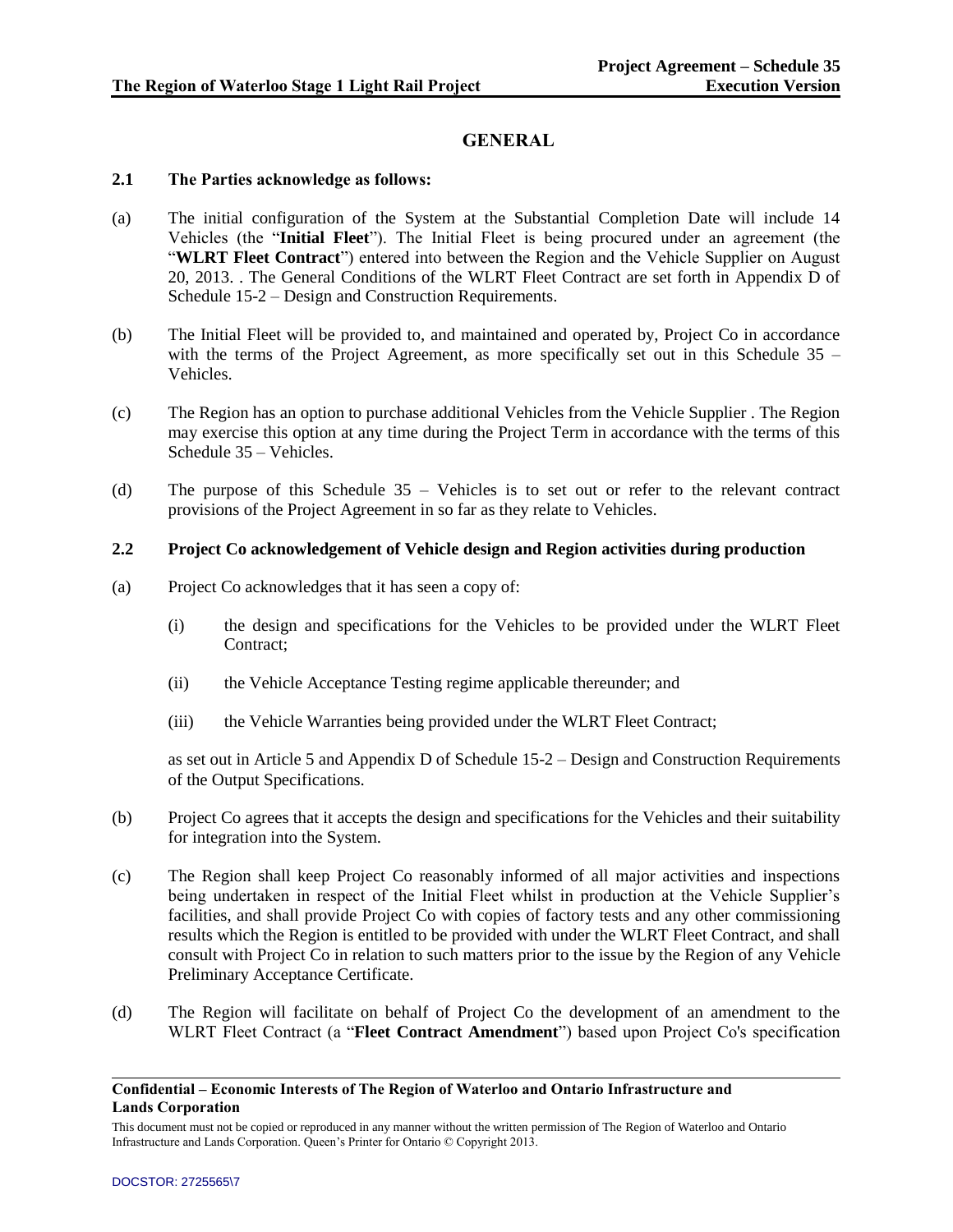providing for configuration of the Vehicles at the Vehicle Supplier's factory so as to enable installation either at the factory or following Vehicle Acceptance Testing of on-board equipment specified by Project Co, for example ATP and radio equipment. All costs in respect of such Fleet Contract Amendment, once agreed to by Project Co, the Region and the Vehicle Supplier, shall be payable by Project Co.

Project Co shall submit to the Region details of their approach to on-board Vehicle equipment requirements, e.g. ATP, radios, etc., on or before May 30, 2014 so as to facilitate design development of the Vehicles.

# **2.3 Completion of OMSF/Test Track**

- (a) The Parties acknowledge that:
	- (i) Project Co is obliged under this Agreement to achieve OMSF/Test Track Readiness Completion by the Scheduled OMSF/Test Track Readiness Completion Date, to be certified by the Independent Certifier in accordance with Section 25 – Commissioning and Completion.
	- (ii) Failure to achieve OMSF/Test Track Readiness Completion by the Scheduled OMSF/Test Track Readiness Completion Date will permit the Region to levy Delay Liquidated Damages under Section 56.5 of the Project Agreement.
- (b) Project Co shall maintain the OMSF and Test Track in the same condition from the OMSF/Test Track Readiness Date until the Substantial Completion Date, subject to reasonable wear and tear. If Project Co fails to maintain the OMSF or Test Track in such condition, then, subject to the other terms of the Project Agreement:
	- (i) Project Co shall not be relieved from any consequent failure to achieve Substantial Completion by the Scheduled Substantial Completion Date;
	- (ii) Project Co shall be obliged to meet any reasonable Direct Costs incurred by the Region as a result of any delay to or rescheduling of Vehicle Acceptance Testing.

# **2.4 Delivery of Initial Fleet to the Site**

- (a) The Parties acknowledge that the Vehicles shall be delivered to the Site following the issue of a Vehicle Preliminary Acceptance Certificate in accordance with the WLRT Fleet Contract, provided that the OMSF/Test Track Readiness Date has occurred. If the Region wishes to arrange for the delivery of any Vehicle to the Site prior to the OMSF/Test Track Readiness Date it shall seek the approval of Project Co, not to be unreasonably withheld or delayed, and meet any reasonable costs and expenses incurred by Project Co as a result of taking delivery of any Vehicle prior to the OMSF/Test Track Readiness Date.
- (b) Upon delivery of any Vehicle to the Site, Project Co shall take delivery on behalf of the Region and stable the Vehicle in accordance with reasonable instructions of the Region or the Vehicle Supplier.

This document must not be copied or reproduced in any manner without the written permission of The Region of Waterloo and Ontario Infrastructure and Lands Corporation. Queen's Printer for Ontario © Copyright 2013.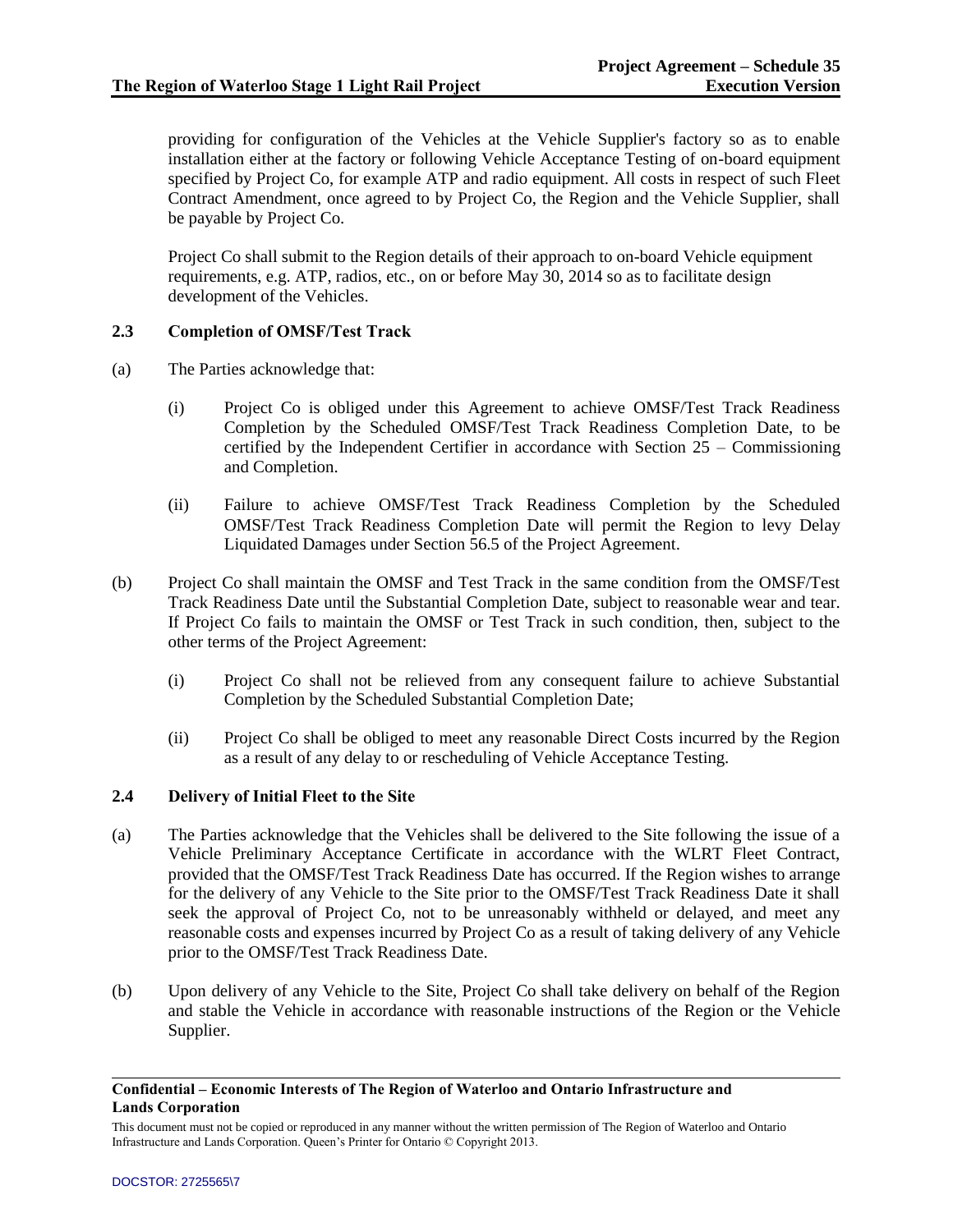# **2.5 Insurance and responsibility for the Initial Fleet during Vehicle Acceptance Testing and Vehicle Warranty periods**

(a) The Parties acknowledge that prior to a Vehicle Final Acceptance Certificate being issued, the Vehicle Supplier shall retain title to the Vehicle, and that both before and after such date the Vehicle Supplier shall require access to the OMSF and the wider System in accordance with Section 21.1(a)(iii) of the Project Agreement for the purpose of Vehicle Acceptance Testing and compliance with its Vehicle Warranty obligations.

### Accordingly:

- (i) From the date of delivery of the first Vehicle until the date all Vehicle Final Acceptance Certificates are issued in respect of the Initial Fleet, Project Co shall be obliged to include in the "All Risk" Course of Construction Property (including Boiler and Machinery) insurance policy coverage for all Vehicles in the manner set out in Schedule 25 – Insurance and Performance Security and as further described in Appendix A of Schedule 25. The Vehicle Supplier will be identified as a Named Insured under this policy with respect to the Vehicles for this time period.
- (ii) From the date of delivery of the first Vehicle until the Substantial Completion Date, Project Co shall be obliged to provide a waiver of subrogation in favour of the Vehicle Supplier under the "All Risk" Course of Construction Property (including Boiler and Machinery). For clarity, this waiver of subrogation will include the Vehicles and the System as a whole.
- (iii) From the Substantial Completion Date until the Termination Date, Project Co shall be obliged to include in the "All Risk" Property and Boiler and Machinery insurance policies coverage for all Vehicles in the manner set out in Schedule 25 – Insurance and Performance Security and as further described in Appendix A of Schedule 25.
- (iv) From the Substantial Completion Date until the expiry of the relevant period under the Vehicle Warranty for the last Vehicle, Project Co shall be obliged to provide a waiver of subrogation in favour of the Vehicle Supplier under the "All Risk" Course of Construction Property (including Boiler and Machinery). For clarity, this waiver of subrogation will include the Vehicles and the System as a whole.
- (v) Project Co acknowledges that it is at all times responsible for providing appropriate security to the Site in accordance with Article 2 of Schedule 15-3 - Safety and Security Programme and Sections 9.5(a)(iii) and (iv) of the Project Agreement.
- (vi) Prior to the Vehicle Final Acceptance Certificate, Project Co shall permit the Vehicle Supplier to make claims in respect of any physical damage or loss of the Vehicle under the relevant insurance policy. Project Co shall be responsible for the deductible for such claims to the extent it has caused or contributed to the event giving rise to the claim.
- (vii) Following the Vehicle Final Acceptance Certificate, Project Co shall be fully responsible for care, control and maintenance of the Vehicles, subject to the terms of the Project

#### **Confidential – Economic Interests of The Region of Waterloo and Ontario Infrastructure and Lands Corporation**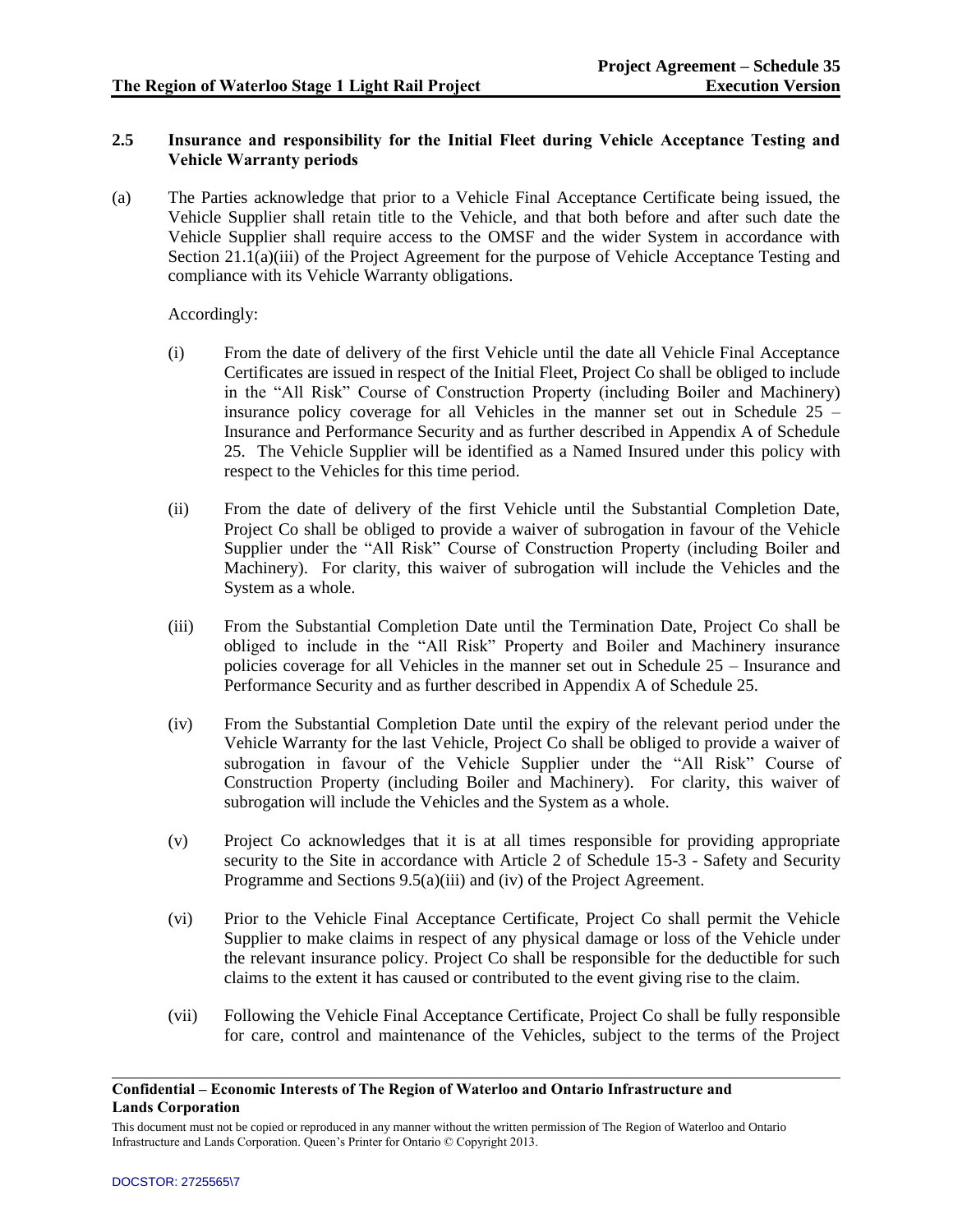Agreement. The Region shall be responsible for any deductible under the relevant insurance policy arising out of any physical damage or loss of the Vehicle to the extent the Region or the Vehicle Supplier has caused or contributed to the event giving rise to the claim.

# **2.6 Vehicle Acceptance Testing**

- (a) The Parties acknowledge that after each Vehicle has been delivered to the Site, Vehicle Acceptance Testing shall be carried out with a view to the Vehicle Supplier achieving the requirements for a Vehicle Final Acceptance Certificate under the WLRT Fleet Contract, including completion of the 600 km "burn-in" test.
- (b) The Region shall achieve, and shall cause the Vehicle Supplier to achieve, the Vehicle Final Acceptance Certificate for each Vehicle in the Initial Fleet no later than the date specified in Appendix C, save to the extent the Region is prevented from doing so by any failure on the part of Project Co or a Project Co Party to comply with the provisions of this Agreement.
- (c) During the carrying out of Vehicle Acceptance Testing:
	- (i) Project Co shall give the Vehicle Supplier and the Region appropriate access in accordance with Section  $21.1(a)(iii)$  of the Project Agreement to the OMSF, Test Track and any other relevant parts of the Site to enable the Vehicle Supplier to undertake the Vehicle Acceptance Testing and in order to enable the Region to participate in such testing. The Region shall comply, and shall ensure that the Vehicle Supplier and all other Region Parties comply with the directions, procedures and safety guidelines established by Project Co for the Site and shall use commercially reasonable efforts to minimize disruption to the Project Operations in performing the Vehicle Acceptance Testing.
	- (ii) The Region acknowledges that, during Vehicle Acceptance Testing, Project Co and Project Co Parties will be active on the Site in the completion of Project Co Commissioning, the Design and Construction Works and the Public Infrastructure Works, and the Region shall take commercially reasonable steps to allow such activities to proceed in accordance with the Final Commissioning Program.
	- (iii) Project Co acknowledges that during Vehicle Acceptance Testing, Project Co and its Subcontractors shall cooperate with the Region, the Vehicle Supplier and all other Region Parties and use commercially reasonable efforts to ensure that all requirements, and the timing and sequence of such requirements, of the Vehicle Acceptance Testing activities are able to be completed in the timeframe for completion set out in Article 18 of Schedule 15-2 – Design and Construction Requirements of the Output Specifications. Specifically, Project Co shall:
		- (A) provide sufficiently trained staff to operate each Vehicle in the manner contemplated by the Vehicle Acceptance Testing;
		- (B) comply with the reasonable requirements of the Vehicle Supplier in respect of the operation of the Vehicles during such period;

#### **Confidential – Economic Interests of The Region of Waterloo and Ontario Infrastructure and Lands Corporation**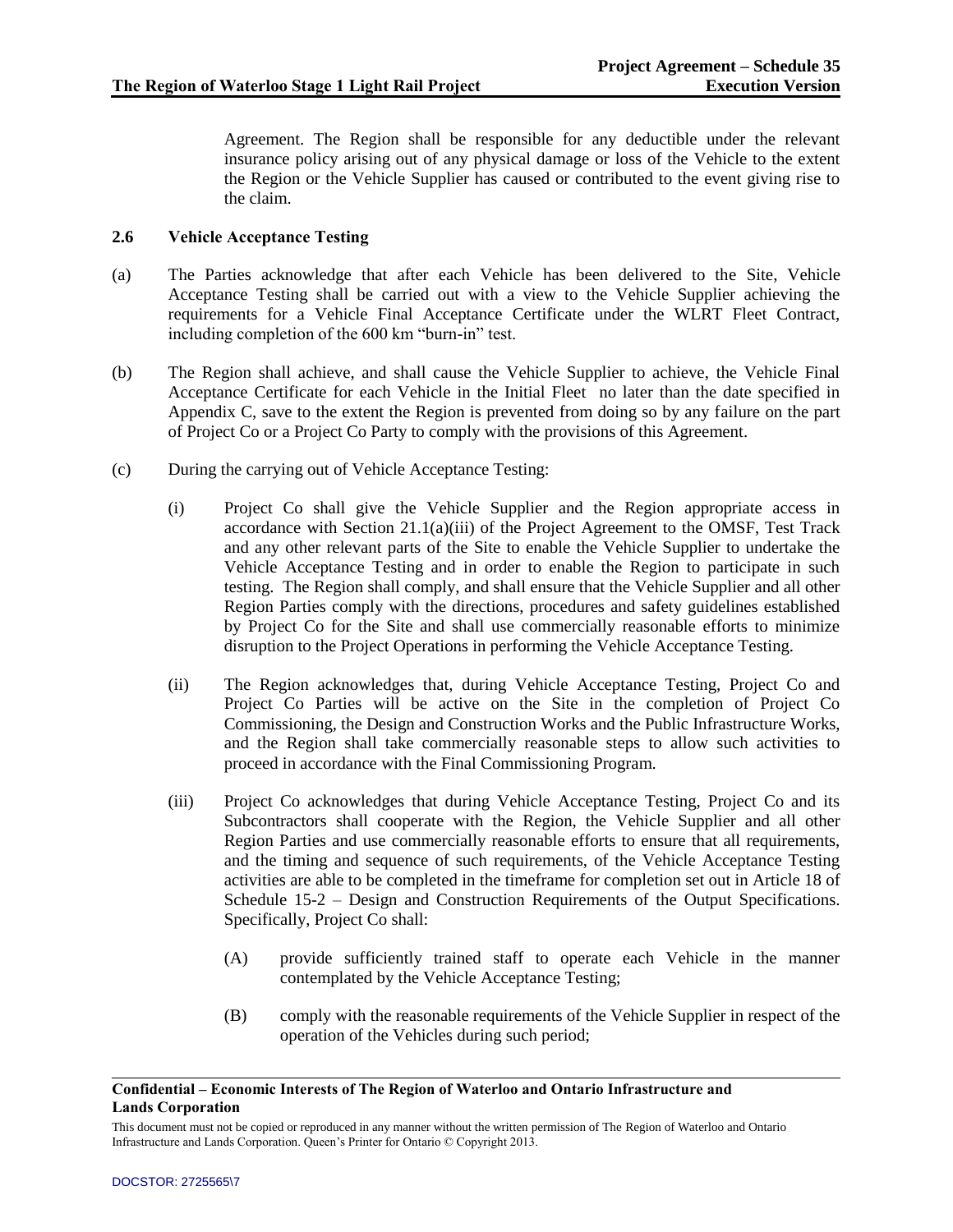- (C) manage the operation of the Vehicles on the Test Track and the System, including dispatch of Vehicles (control movements), issue Vehicle orders, manage track allocation permits, oversee the Central Control Facility, oversee logistics, throw switches, man substations, manage grade crossing protection and meet FLS requirements.; and
- (D) provide the services set forth in Appendix B attached to this Schedule 35.
- (iv) The Region shall comply, and shall cause the Vehicle Supplier to comply, with the reasonable requirements of Project Co in respect of their access to, and use of the OMSF and Test Track, and any other parts of the System to which access is required to carry out Vehicle Acceptance Testing.
- (d) The Region shall administer the WLRT Fleet Contract in accordance with its terms in respect of the requirements for Vehicle Acceptance Testing, and shall not issue a Vehicle Final Acceptance Certificate otherwise than in accordance with such terms (which for these purposes shall include not waiving any requirement under the WLRT Fleet Contract which would have a material effect on Project Co's ability to deliver its obligations and/or the cost of it meeting such obligations), unless such deviation is with the prior written approval of Project Co.
- (e) The Region and Project Co shall consult regularly and in good time prior to the anticipated date of completion of Vehicle Acceptance Testing and shall act in good faith to share any information regarding the tests and any concerns regarding the compliance of the Vehicle with the Vehicle Acceptance Testing Requirements.
- (f) The Region shall provide Project Co with at least five (5) Business Days' notice of its intention to issue a Vehicle Final Acceptance Certificate, and shall permit representatives from Project Co to attend the final physical inspection of each Vehicle before the Vehicle Final Acceptance Certificate is issued in respect of that Vehicle. Project Co may notify the Region of any concerns it may have as to whether or not the certificate should be issued, and if so, on what terms, under the terms of the WLRT Fleet Contract. If the Region disagrees with Project Co's representations, the Region shall have the right to issue the Vehicle Final Acceptance Certificate. If it is subsequently agreed or determined that the issue of the Region of the Vehicle Final Acceptance Certificate was in breach of the Region's obligation in paragraph (d) above, this shall constitute a Delay Event under Section 40.1(a)(ii) of the Project Agreement.

# **2.7 Project Co's activities following issue of Vehicle Final Acceptance Certificate**

- <span id="page-5-0"></span>(a) The Region shall immediately provide Project Co with a copy of any Vehicle Final Acceptance Certificate issued to the Vehicle Supplier under the WLRT Fleet Contract, and shall confirm the date on which title of the relevant Vehicle transferred to the Region (the "**Vehicle Handover Date**").
- (b) The Parties acknowledge that from each Vehicle Handover Date, the Region's licence under Section 14.1(b) – Licence shall commence in respect of the Vehicle, and Project Co shall carry out the systems integration activities with the Vehicle as part of Project Co's Commissioning under Section 25.

This document must not be copied or reproduced in any manner without the written permission of The Region of Waterloo and Ontario Infrastructure and Lands Corporation. Queen's Printer for Ontario © Copyright 2013.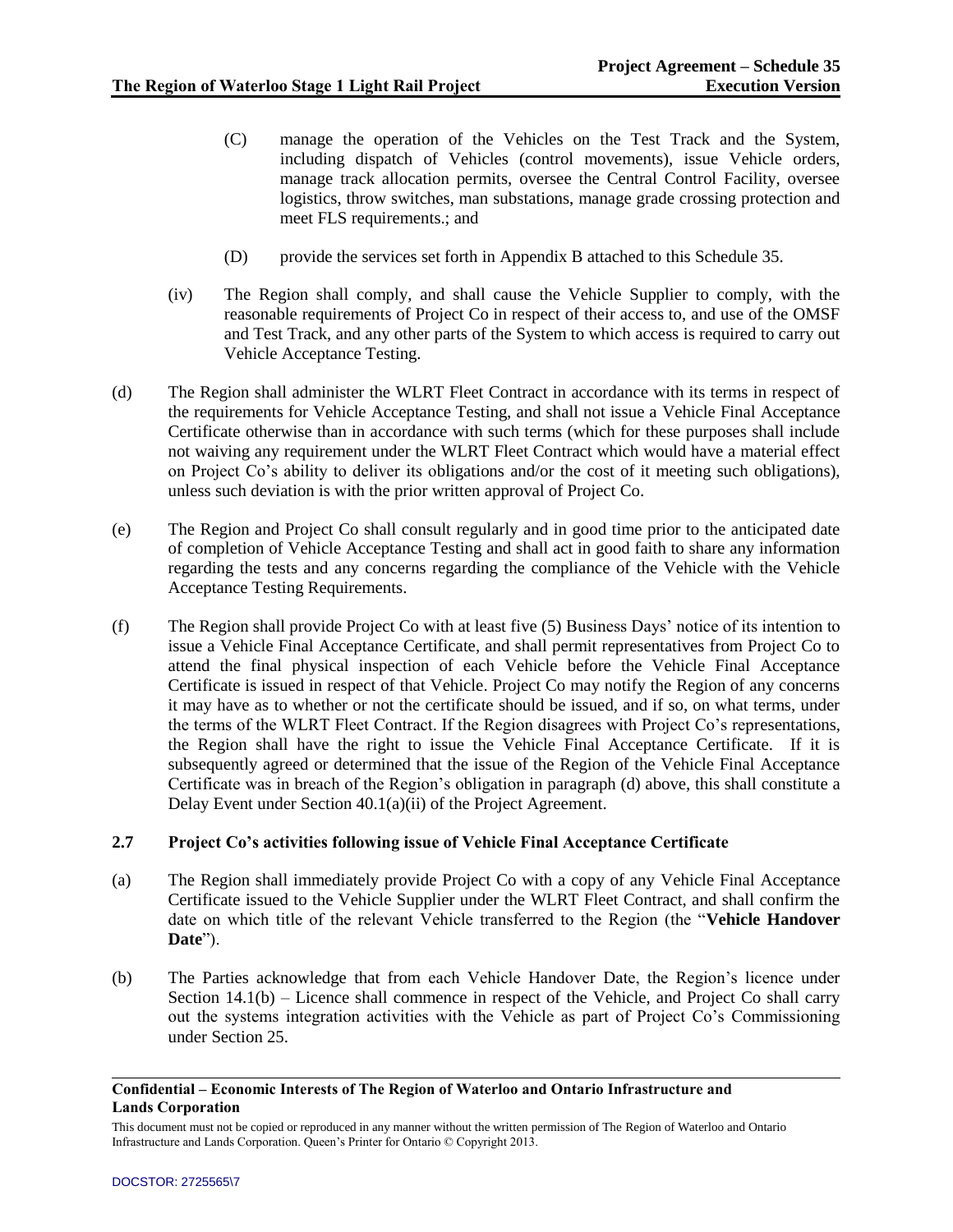- (c) Project Co shall allow representatives of the Vehicle Supplier and the Region appropriate access to the OMSF and the Vehicles in accordance with Section 21.1(a)(iii) of the Project Agreement for the purposes of the Vehicle Supplier complying with its Vehicle Warranty obligations and making any necessary modifications to the Vehicles to improve their performance to the levels required under the WLRT Fleet Contract, including the provisions relating to Fleet Defects and the Reliability Performance Program. The Region shall comply, and shall ensure that the Vehicle Supplier and all other Region Parties comply with the directions, procedures and safety guidelines established by Project Co for the Site and shall use commercially reasonable efforts to minimize disruption to the Project Operations in performing the activities referred to in this paragraph.
- (d) Project Co acknowledges that during the conduct of the Reliability Performance Program, Project Co and its Subcontractors shall cooperate with the Region, the Vehicle Supplier and all other Region Parties and use commercially reasonable efforts to ensure that all requirements of the Reliability Performance Program demonstration activities are able to be completed in the timeframe for completion set out in Reliability Performance Program. Specifically, Project Co shall:
	- (i) operate the Vehicles during the Pre-revenue Service Phase (as defined in the Reliability Performance Program) so as to permit early identification and resolution of reliability issues;
	- (ii) verify the accuracy of data collected by the Vehicle Supplier relating to Vehicle failures; and
	- (iii) participate as the representative of the Region in a joint Failure Review Board with the Vehicle Supplier and Metrolinx to agree on failures relevancy and classify each relevant failure per category.
- (e) To the extent any modification proposed by the Vehicle Supplier would amount to a change from the design and specification of the Vehicles set out in Schedule 15-2, Article 5 or Appendix D which would have a material effect on Project Co's ability to deliver its obligations and/or the cost of it meeting such obligations, then Project Co may require that the Region issues a Variation Enquiry to Project Co in respect of such modification.
- (f) The list of special tools and test equipment to be provided by the Region to Project Co is set forth in Appendix D of Schedule 15-2 – Design and Construction Requirements.

# <span id="page-6-0"></span>**2.8 Vehicle Warranties: Project Co Administration and Enforcement Obligations**

- (a) The Region confirms and agrees that Project Co shall hereby have the authority to administer the Vehicle Warranties against the Vehicle Supplier commencing on the Vehicle Handover Date, in accordance with and subject to the terms of this paragraph 2.8. The Region shall take all administrative steps as may be reasonably requested by Project Co to ensure that the Vehicle Supplier recognizes the delegation of authority contemplated by this sub-paragraph (a).
- <span id="page-6-1"></span>(b) Project Co shall, at its own cost and expense:

#### **Confidential – Economic Interests of The Region of Waterloo and Ontario Infrastructure and Lands Corporation**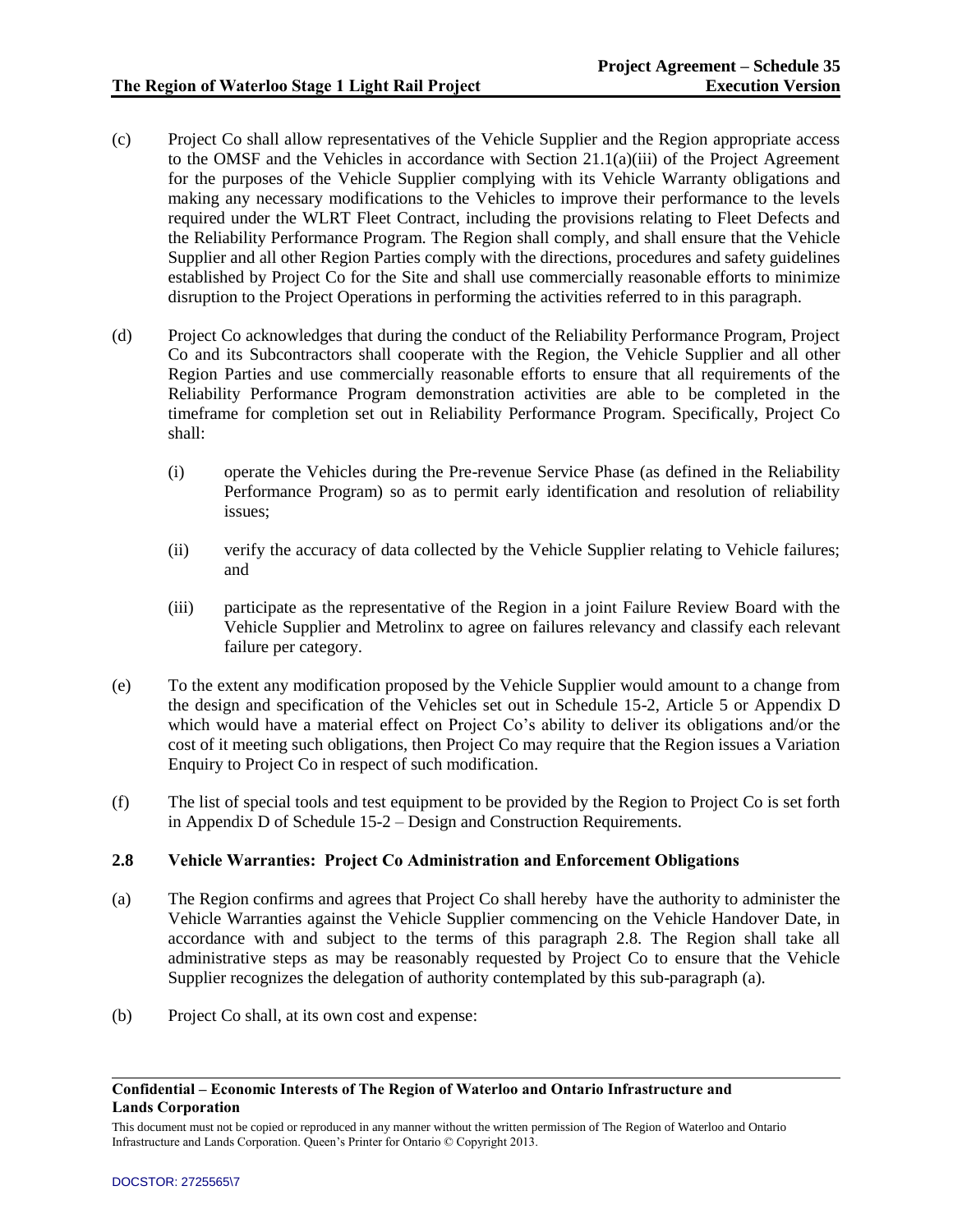- (i) act as a single point of contact for the Vehicle Supplier in connection with all Vehicle Warranties; and
- (ii) administer, coordinate, manage, enforce and pursue all Vehicle Warranties; and
- (iii) monitor and inspect the Vehicles on an ongoing basis, and immediately upon becoming aware (and in any event within two (2) Business Days after the occurrence) report to the Region all Vehicle Warranty claims which it reasonably considers may be available and/or which are being or may be pursued.
- (c) Project Co shall indemnify and save harmless the Region and each other Region Party and each of their respective directors, officers, employees, agents and representatives from and against all Direct Losses which may be suffered, sustained, incurred or brought against them as a result of, in respect of, or arising from the failure by Project Co to fulfill its obligations under this paragrap[h 2.8.](#page-6-0)
- (d) For greater certainty, the obligations of Project Co pursuant to this paragraph [2.8](#page-6-0) are in addition to, and not in substitution of, all other obligations of Project Co under the Project Agreement.
- (e) The Region has the right, at any time upon notice to Project Co, to perform the functions described in paragraph [2.8\(b\)](#page-6-1) in lieu of Project Co, and recover any damages in its own name from the Vehicle Supplier, to the extent the Region has incurred a loss in its own right.
- <span id="page-7-1"></span>(f) In the event that Project Co and/or a Project Co Party incurs a cost or suffers a loss due to failure by the Vehicle Supplier to honour a warranty or guarantee given by it in respect of the Vehicles, Project Co shall provide notice to the Region of same. As part of such notice, Project Co shall provide appropriate details of the warranty claim and the associated costs and/or losses. Following receipt of such notice and at the Region's option (but subject to paragraph [\(h\)](#page-7-0) below, the Region shall either:
	- (i) take action against the Vehicle Supplier in its own name as Project Co may (acting reasonably) direct; or
	- (ii) permit Project Co or a Project Co Party to take such action in the name of the Region at Project Co's own risk and expense,
- (g) subject to Project Co indemnifying the Region in respect of all reasonable costs properly incurred by the Region in respect of such action, and Project Co shall pass over to the Region an appropriate portion of any net proceeds so received as a result of such action after deducting any costs or expenses suffered or incurred by Project Co in relation to such action and taking into account the comparative losses, damages and costs suffered by the Region and Project Co, respectively, to the extent the Region has incurred a loss in its own right. Where the Region requires, Project Co shall also take the lead in preparing all relevant documents in respect of such action and/or taking such steps in any proceedings as the Region reasonably requires.
- <span id="page-7-0"></span>(h) The Region shall have no obligation to take any action against the Vehicle Supplier to recover losses referred to in paragraph [\(f\)](#page-7-1) above where the Region (acting reasonably) considers that such

### **Confidential – Economic Interests of The Region of Waterloo and Ontario Infrastructure and Lands Corporation**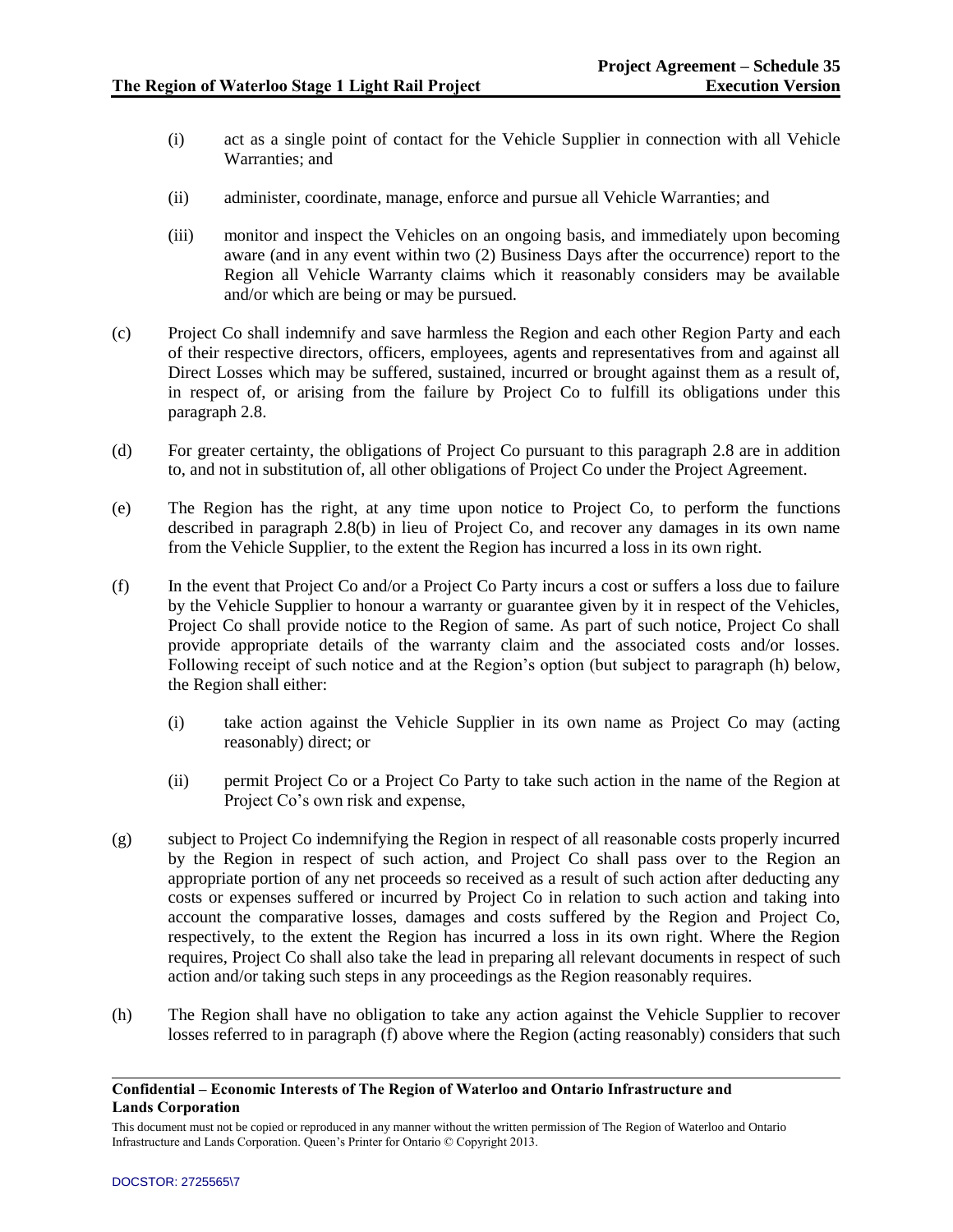action would be frivolous or vexatious or where the Region considers (acting reasonably) that it would have no reasonable prospect of success and in such circumstances, Project Co shall be permitted to take all necessary action in the name of the Region at Project Co's own risk and expense.

- (i) Insofar as one party (in this paragraph called the "First Party") has conduct of any negotiations or disputes in accordance with this paragraph [2.8](#page-6-0) it will keep the other party (in this paragraph called the "Second Party") informed as to the progress of any negotiations or disputes and will afford to the Second Party the opportunity to participate in such negotiations or to participate and assist in the conduct of such disputes insofar as relevant to the Second Party and in each such case the First Party and the Second Party shall agree the manner in which the Second Party shall be afforded such opportunity (neither party being entitled unreasonably to withhold or delay its agreement). The First Party will not make any compromise of the rights or remedies referred to in this paragraph [2.8](#page-6-0) without first using reasonable endeavours to obtain the consent of the Second Party, such consent not to be unreasonably withheld or delayed. Where the First Party has conduct of any negotiations or dispute in accordance with this paragraph [2.8,](#page-6-0) the Second Party shall provide all reasonable assistance and information to the First Party in a prompt fashion.
- (j) The Region may at its discretion at any time elect to take over the conduct of any negotiations or disputes commenced by Project Co or a Project Co Party in accordance with paragraph [\(f\)\(ii\)](#page-7-1) above.
- (k) Project Co shall indemnify and save harmless the Region and each other Region Party and each of their respective directors, officers, employees, agents and representatives from and against all Direct Losses which may be suffered, sustained, incurred or brought against them as a result of, in respect of, or arising from Project Co voiding the Vehicle Warranties or any part thereof.
- (l) The Parties agree that:
	- (i) the existence of a WLRT Fleet Defect; and/or
	- (ii) any Vehicle being taken out of service for the purposes of any modifications or corrective action which the Vehicle Supplier is entitled or obliged to take under the WLRT Fleet Contract, whether under the Vehicle Warranties or otherwise,

shall each constitute an Excusing Cause for the purposes of Section 42.1 of this Project Agreement. Project Co shall consult with the Region and the Vehicle Supplier in good faith with a view to minimizing any disruption to the Project Operations which may result from such modification or rectification actions by the Vehicle Supplier.

(m) The proposed list of initial spare parts to be obtained by the Region from the Vehicle Supplier and provided to Project Co is set out in Appendix D of Schedule 15-2 – Design and Construction Requirements. If Project Co wishes to amend the proposed list of initial spare parts, the Region will facilitate discussions with the Vehicle Supplier to revise the initial spares to be delivered in accordance with the WLRT Fleet Contract, and provided that Project Co shall be responsible for any additional cost for such spares that may arise from such request (being total costs for the initial inventory of spares in excess of \$6 million, exclusive of HST). The Region will provide

This document must not be copied or reproduced in any manner without the written permission of The Region of Waterloo and Ontario Infrastructure and Lands Corporation. Queen's Printer for Ontario © Copyright 2013.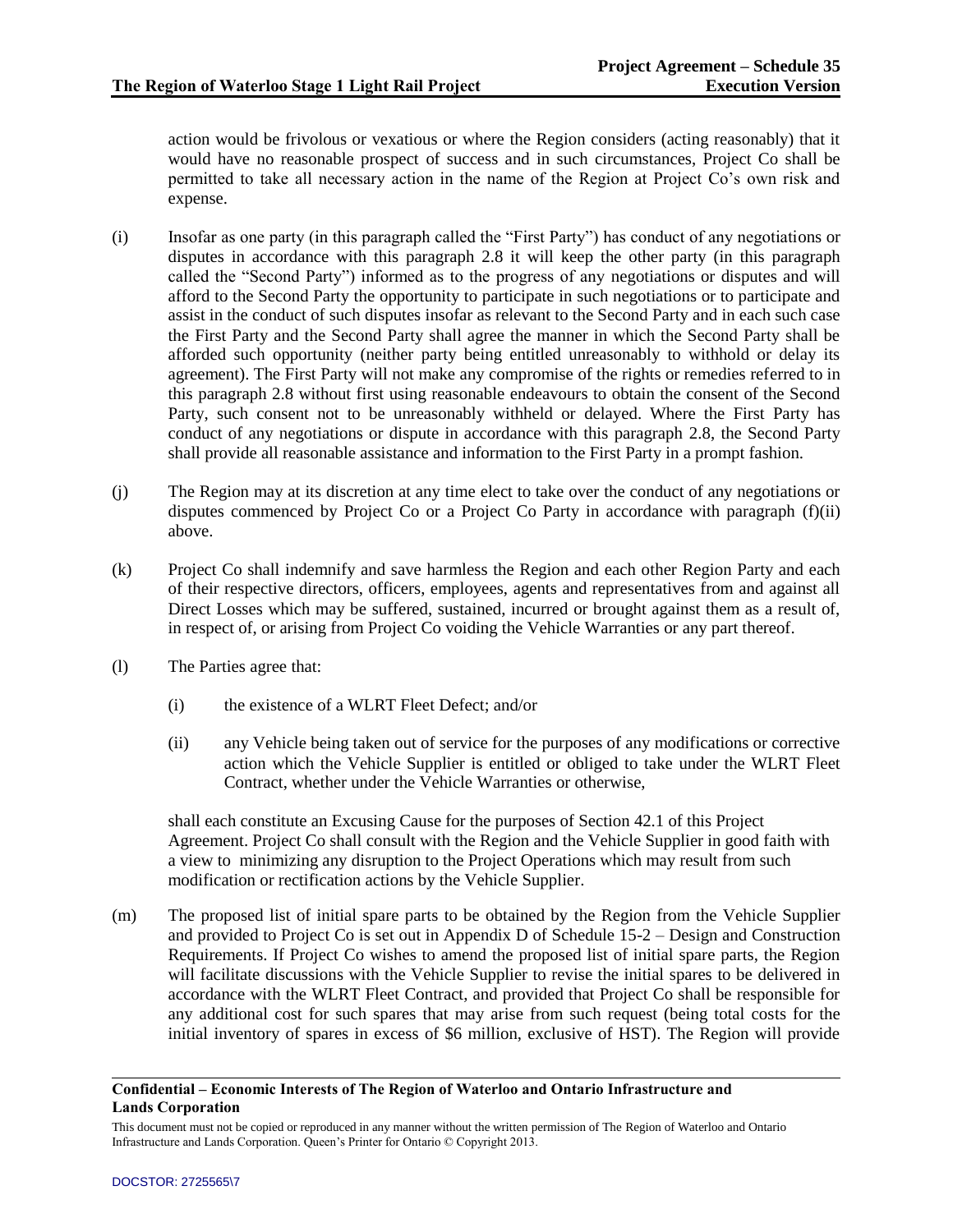Project Co with the finalized lists of recommended maintenance and capital spare parts, including pricing and ordering interval information, upon receipt of such information from the Vehicle Supplier (currently anticipated on or about November 26, 2014).

## <span id="page-9-3"></span>**2.9 Damage to Vehicles and "Total Loss" scenario**

- <span id="page-9-0"></span>(a) From the Vehicle Handover Date for each Vehicle until the Expiry Date, each Vehicle comprises part of the System for which Project Co is fully responsible to secure and maintain, subject to the other terms of this Agreement. In the event of damage to any Vehicle, Project Co shall be responsible for rectifying such damage and managing the consequences of such damage and the Vehicle's absence from the Operations Services under the terms of this Agreement, including Section 30 – Damage and Destruction, in conjunction with the insurances taken out by Project Co.
- (b) Notwithstanding paragraph [\(a\),](#page-9-0) in the event that a Vehicle suffers a total loss, as determined by the relevant insurer for the Vehicle, Project Co shall be under no obligation to procure a replacement Vehicle and the following provisions shall apply:
	- (i) subject to paragraph [\(iv\)](#page-9-1) below, the Region shall procure a replacement Vehicle for the System and any insurance proceeds available for such replacement shall be turned over to the Region in accordance with Article 20 – Insurance Trust Agreement of Schedule 25 – Insurance and Performance Security Requirements. Project Co shall also compensate the Region for any shortfall in such insurance proceeds to the extent such shortfall results from a failure by Project Co to obtain or maintain insurance in accordance with Schedule 25 – Insurance and Performance Security Requirements, together with any deductible (subject to the provisions of Article 5 – Responsibility for Deductibles under Schedule 25 – Insurance and Performance Security Requirements);
	- (ii) to the extent that any replacement Vehicle procured by the Region differs in specification from the Initial Fleet so as to have a material effect on Project Co's ability to deliver its obligations and/or the cost of meeting such obligations, the Region shall issue a Variation Enquiry under Schedule 22 – Variation Procedure in respect of the varied requirements;
	- (iii) the integration of the replacement Vehicle with the System shall be carried out in a manner consistent with paragraphs [2.10](#page-10-0) to [2.12](#page-11-0) of this Schedule 35, as if the replacement Vehicle constituted an additional Vehicle being procured by the Region under those provisions.
	- (iv) the Region may at any time:
		- (A) issue an instruction to amend the Baseline Service Plan, in accordance with Section 1.12 of Schedule 15-4 – Operations Requirements of the Output Specifications, to mitigate the impact of the destroyed Vehicle, and/or
		- (B) issue a Variation Enquiry under Schedule 22 Variation Procedure to permanently change the size of the Vehicle fleet forming part of the System;

<span id="page-9-2"></span><span id="page-9-1"></span>This document must not be copied or reproduced in any manner without the written permission of The Region of Waterloo and Ontario Infrastructure and Lands Corporation. Queen's Printer for Ontario © Copyright 2013.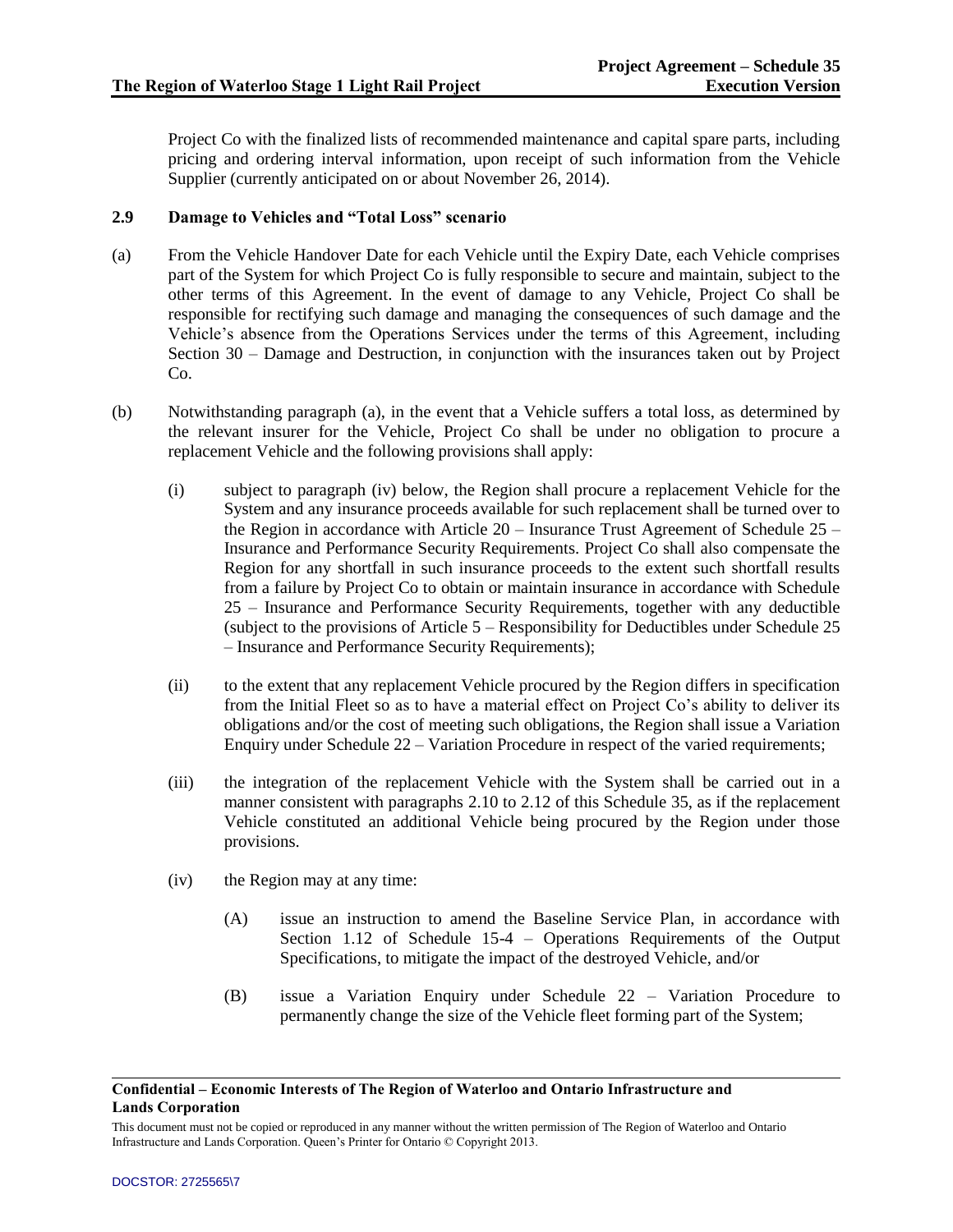- (v) until such time as a replacement Vehicle is put into service in accordance with the procedure contemplated in limb [\(iii\)](#page-9-2) above:
	- (A) if the Substantial Completion Date has not yet occurred, the unavailability of the destroyed Vehicle shall not be taken into account for the purposes of assessing whether Substantial Completion has occurred, but this shall not of itself relieve Project Co from the consequences of the unavailability of such Vehicle following the Substantial Completion Date; and
	- (B) if Project Co incurs a loss of Monthly Service Payment during the Maintenance Term as a result of the unavailability of the destroyed Vehicle, which loss is no longer covered by delay in start-up or business interruption insurance proceeds under the relevant policy required to be taken out under Schedule 25 – Insurance and Performance Security Requirements, the unavailability of the destroyed Vehicle shall constitute an Excusing Cause under Section 42.1 of the Project Agreement.
- (vi) Nothing in this paragraph [2.9](#page-9-3) shall affect the operation of Sections 40-44 of the Project Agreement to the extent applicable to the provision of the Design and Construction Works, the Public Infrastructure Works, the Maintenance and Rehabilitation Services or the Operations Services.

### <span id="page-10-0"></span>**2.10 Additional Vehicles**

- (a) The Region shall have the right to procure additional Vehicles for incorporation into the System in order to allow different Baseline Service Plans to be achieved.
- (b) The Region anticipates that it will procure such additional Vehicles under the WLRT Fleet Contract with the Vehicle Supplier, however the Region may use any form of competitive procurement, sole-source contract, or other procurement methodology or transaction structure.
- (c) To the extent that any additional Vehicle procured by the Region differs in specification from the Initial Fleet, the Region shall issue a Variation Enquiry under Schedule 22 – Variation Procedure in respect of the varied requirements.

### **2.11 Project Co's Obligation to Assist**

- (a) Project Co shall provide assistance to the Region, which assistance shall include without limitation:
	- (i) providing all necessary information and access to the System, including the OMSF and Vehicles, in order to allow the Region to develop appropriate technical specifications for any additional Vehicles; and
	- (ii) advising the Region on potential necessary or desirable modifications to the Maintenance and Rehabilitation Plan that will result in cost increases or savings as a result of the proposed additional Vehicles; and

This document must not be copied or reproduced in any manner without the written permission of The Region of Waterloo and Ontario Infrastructure and Lands Corporation. Queen's Printer for Ontario © Copyright 2013.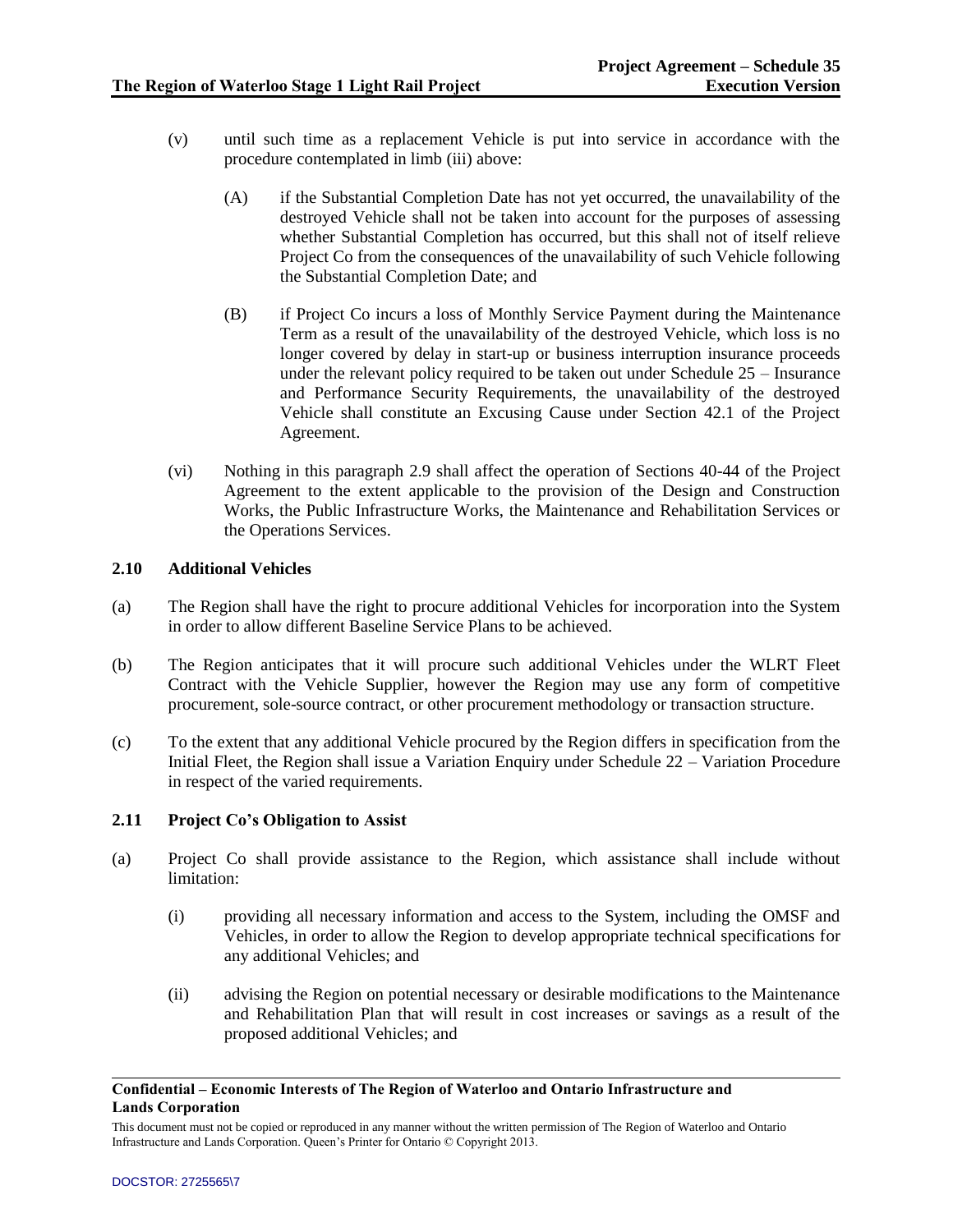(iii) supporting the testing, commissioning and acceptance process and Configuration Management.

### <span id="page-11-0"></span>**2.12 Integration of Additional Vehicles**

- (a) In the event that the Region decides to purchase additional Vehicles for the System, the Region will issue a Variation Enquiry under Schedule 22 - Variation Procedure, requesting Project Co to prepare a testing, integration and commissioning program for the additional Vehicles, based on the parameters set out by the Region in the Variation Enquiry.
- <span id="page-11-1"></span>(b) The Variation Enquiry shall assume that the procurement, commissioning, testing, certification and systems integration of additional Vehicles shall be in a manner consistent with the arrangements carried out for the Initial Fleet set out in this Schedule 35 – Vehicles, with appropriate adjustments to account for (inter alia) the following:
	- (i) timing and location of Vehicle delivery, Vehicle Acceptance Testing and system integration and commissioning, within the constraints of the operational System;
	- (ii) appropriate timing and method of payment for Project Co's involvement in the above activities;
	- (iii) procedure for sign-off of completion of Project Co activities in connection with the additional Vehicles;
	- (iv) rates of damages to apply in the event of late completion of Project Co activities leading to delay in commencement in service of the new Vehicle(s);
	- (v) adjustments under Schedule 20 Payment Mechanism to reflect increased maintenance, lifecycle and insurance costs for the increased Vehicle fleet.
- (c) From the date on which Project Co's activities in relation to each additional Vehicle, as determined under the Variation referred to in paragraph [\(b\)](#page-11-1) above, are appropriately certified in accordance with the agreed methodology:
	- (i) the additional Vehicle shall be treated as part of the operational System for the purposes of Project Co's Maintenance and Rehabilitation Services and Operational Services; and
	- (ii) such date shall be the relevant date for the purpose of calculating the remaining service life of the Vehicle under Schedule 15-3 Appendix B – Expiry Date Requirements.

### **2.13 Operations and Maintenance Manuals**

(a) Pursuant to the WLRT Fleet Contract, the Vehicle Supplier shall provide operations and maintenance manuals ("**O&M Manuals**") in sufficient detail to enable the Region to operate, test maintain, overhaul, and repair and restore the Vehicles to their original vehicle-acceptance condition that meets the specified performance requrements.

This document must not be copied or reproduced in any manner without the written permission of The Region of Waterloo and Ontario Infrastructure and Lands Corporation. Queen's Printer for Ontario © Copyright 2013.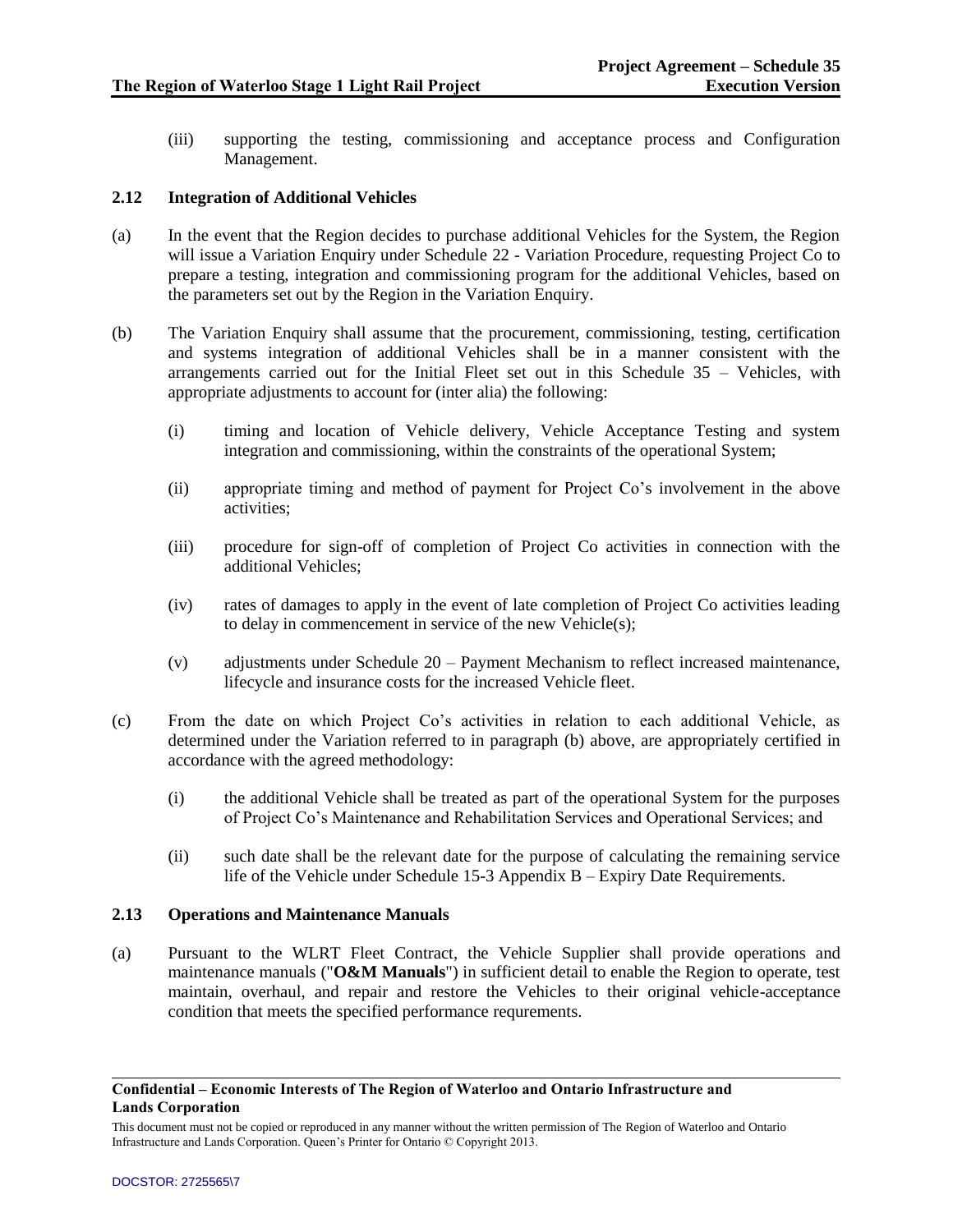- (b) Pursuant to the WLRT Fleet Contract, the Vehicle Supplier shall:
	- (i) submit an outline of the O&M Manuals for approval by the Region and Metrolinx prior to completion of the preliminary design review process; and
	- (ii) submit preliminary draft O&M Manuals in editable format for approval by the Region and Metrolinx prior to delivery of the first Metrolinx pilot vehicle.
- (c) The Region will make available to Project Co all O&M Manuals received from the Vehicle Supplier and provide Project Co an opportunity to provide input to the Region in respect thereof.

### **2.14 Training**

- (a) Pursuant to the WLRT Fleet Contract, the Vehicle Supplier shall provide training comprised of:
	- (i) vehicle operations training; and
	- (ii) maintenance training.
- (b) Vehicle Operations Training
	- (i) The Vehicle Supplier shall provide a train-the-trainer program for Project Co instructors to ensure that they are qualified to safely operate and deliver vehicle operations training for the Vehicles to Project Co operators.
	- (ii) The vehicle operations training shall be supported by relevant instructor guides and training manuals.
- (c) Maintenance Training
	- (i) The Vehicle Supplier shall provide a train-the-trainer program for Project Co instructors to ensure that they are qualified to maintain the vehicles and deliver maintenance training for the Vehicles to Project Co maintenance employees. The trainng program shall address each of the following systems: articulation and bellows; couplers and drawbars; sanders; trucks (bogies) and suspension; propulsion; brakes; auxiliary electrical system; lighting; doors; HVAC; pantograph; communication equipment; train control monitoring. The training modules will include: overview of the system, including location and function of constituent components; inspection, preventitive and corrective maintenance procedures; vehicle recovery/disablement; and use of TCMS and PTE for fault isolation.
	- (ii) The Vehicle maintenance training shall be supported by relevant instructor guides and training manuals.
- (d) The Region will take steps to ensure that the training provided for in the WLRT Fleet Contract is made available to Project Co in advance of delivery of the first Vehicle.

### **Confidential – Economic Interests of The Region of Waterloo and Ontario Infrastructure and Lands Corporation**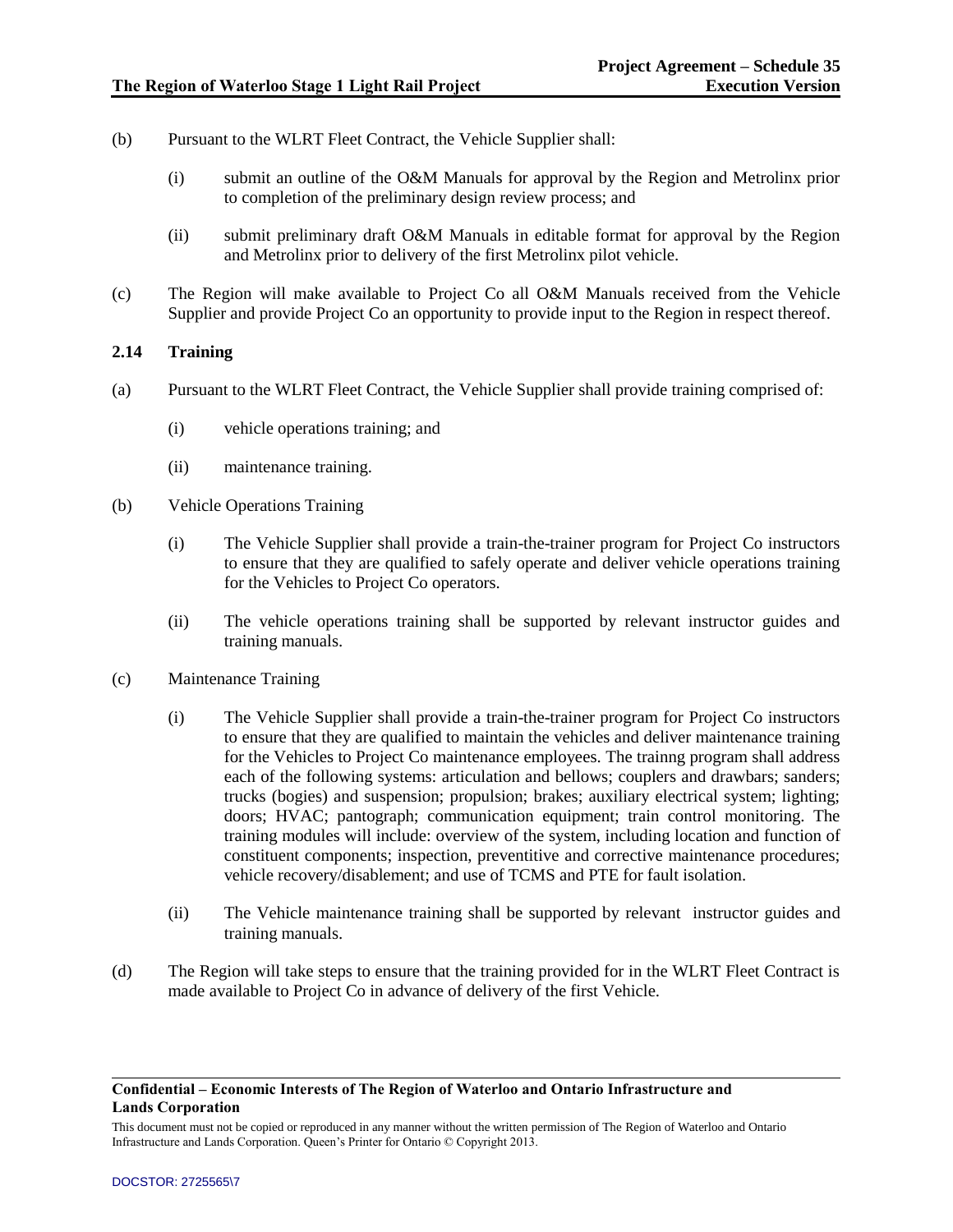### **Confidential – Economic Interests of The Region of Waterloo and Ontario Infrastructure and Lands Corporation**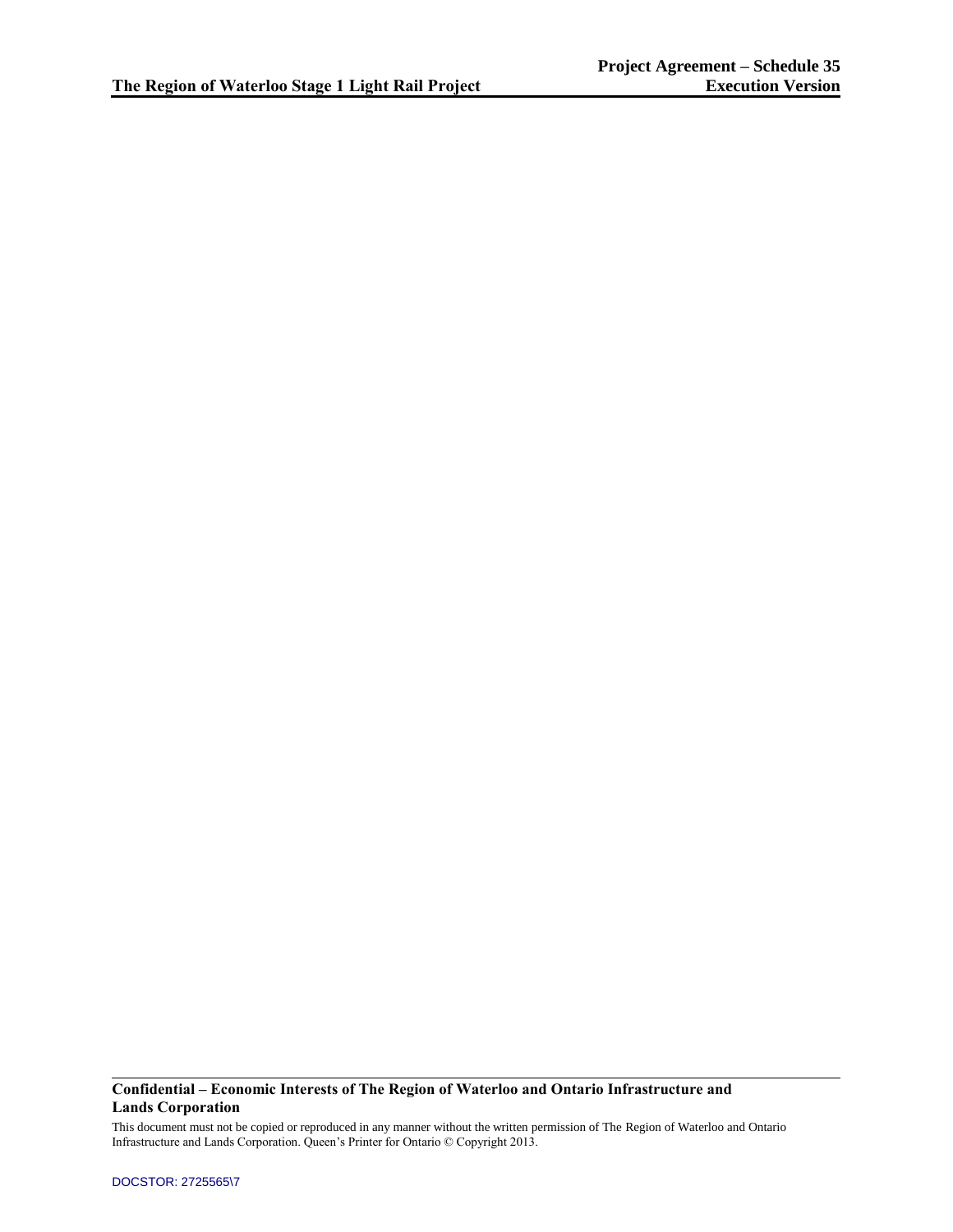# **Appendix A**

# **Vehicle Acceptance Testing**

To be conducted at OMSF and Test Track.

### **1 Check Tests**

- 1.1 Check tests shall be performed jointly by the Region and the Vehicle Supplier on each Vehicle on arrival, first stationary and then running at low speed on the Test Track, to establish that all equipment is operating correctly. The Vehicle Supplier shall submit these tests for approval by Region.
- 1.2 During initial trial runs, the Vehicle Supplier may make adjustments after which the tests below shall be carried out.
- 1.3 Inspections shall be performed by the Region and Vehicle Supplier on each Vehicle after completion of the above check tests to verify that the required workmanship is met and that no deterioration in performance has taken place during the shipping, erection and delivery processes. The Vehicle Supplier shall make good any defect thus found at his own cost.

### **2 Acceptance Tests**

- 2.1 Acceptance Tests shall be completed following successful completion of the check tests at the OMSF and Test Track. Detailed static and dynamic tests including acceleration and braking performance are to be conducted.
- 2.2 Acceptance Test Overview

The acceptance tests shall be prepared and conducted by the Region and the Vehicle Supplier, with operational support from Project Co. A series of tests classified (but not limited to) as follows shall be conducted:

- (a) Operator's and related Vehicle controls Static
- (b) Propulsion control verification Dynamic
- (c) HVAC certification Static/Dynamic
- (d) Door and door interlock Static/Dynamic
- (e) Accessibility features verification Static/Dynamic
- (f) Communications verification Static/Dynamic
- (g) Power line gap/zero voltage (current) sensing operation Dynamic
- (h) Acceleration and braking performance verification Dynamic
- (i) Street running, parking brake and rollback test Dynamic

#### **Confidential – Economic Interests of The Region of Waterloo and Ontario Infrastructure and Lands Corporation**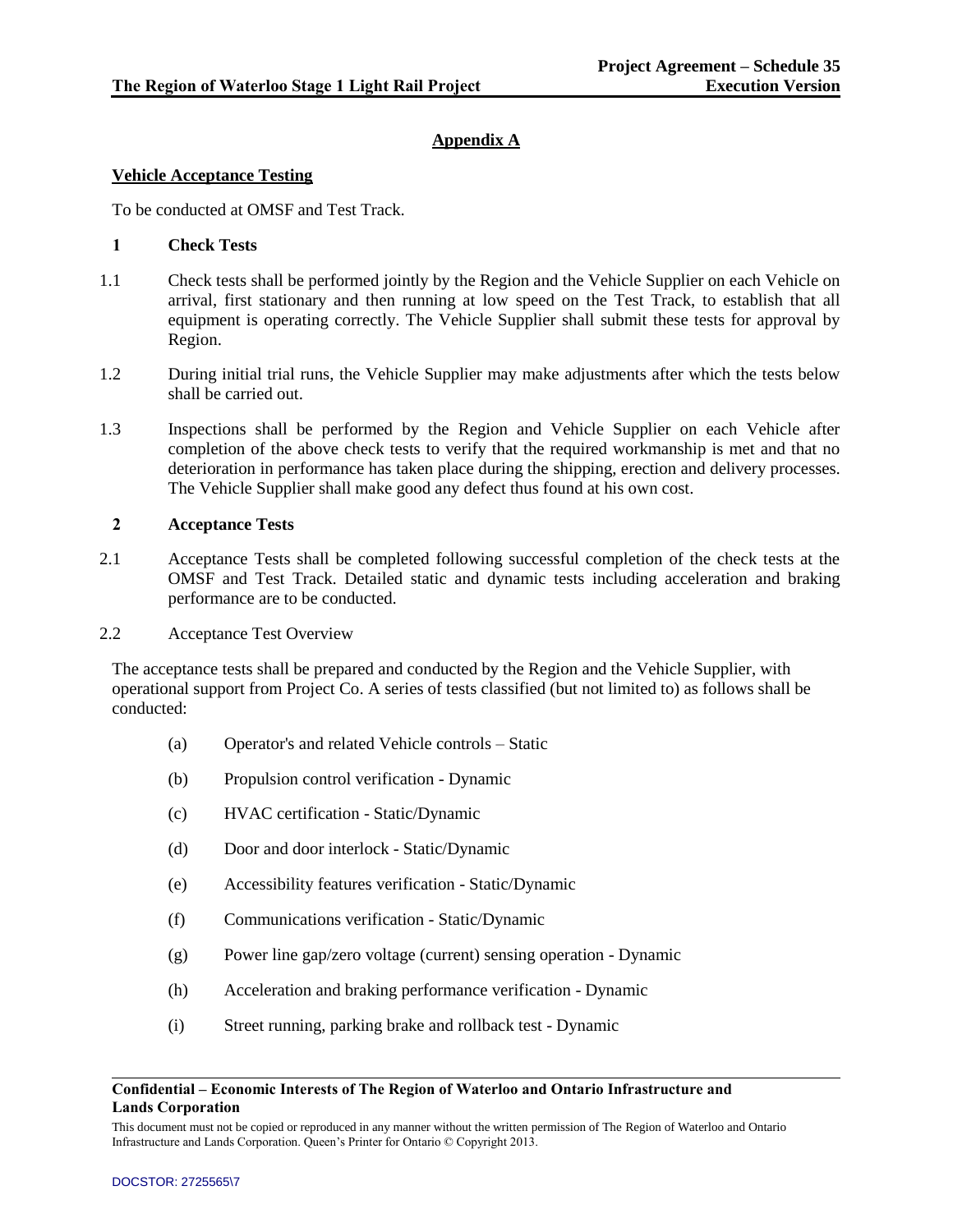(j) Emergency Vehicle recovery - Dynamic

## **3 Burn-In Tests**

- 3.1 Upon successful completion of the Acceptance Tests, the Vehicle shall start the Burn‐In Test to be conducted by the Region and the Vehicle Supplier, with operational support from Project Co utilizing the Test Track and any other available track.
- 3.2 The 600 Km "Burn‐In Test" will be run on each Vehicle prior to final acceptance and shall be free of class A, B, and C failures, as generally defined below; the only permissible fault shall be of class D:
	- (a) Rescue towing/pushing is required Failure Mode Category  $A =$  Severe vehicle impairment
	- (b) Out-of-service to carhouse Failure Mode Category  $B = V$ ehicle impairment
	- (c) In service to end of the line Failure Mode Category  $C =$  Minor vehicle impairment
	- (d) In service to end of the day Failure Mode Category  $D = No$  vehicle impairment
- 3.3 The test shall simulate revenue service, to the extent reasonably possible, and include regular cycling of doors, PA announcements, and automatic passenger announcements, PEI operation, radio communication as well as any other feature normally encountered in revenue service. Such simulation may include manual activation of certain features. In the event that the A, B, and C fault-free continuous 600 km is not achieved the "burn-in" will be repeated until the requirement is met.
- 3.4 Upon successful completion of the Burn‐In Test, the Vehicle shall be eligible for issuance of a Vehicle Final Acceptance Certificate.

### **Confidential – Economic Interests of The Region of Waterloo and Ontario Infrastructure and Lands Corporation**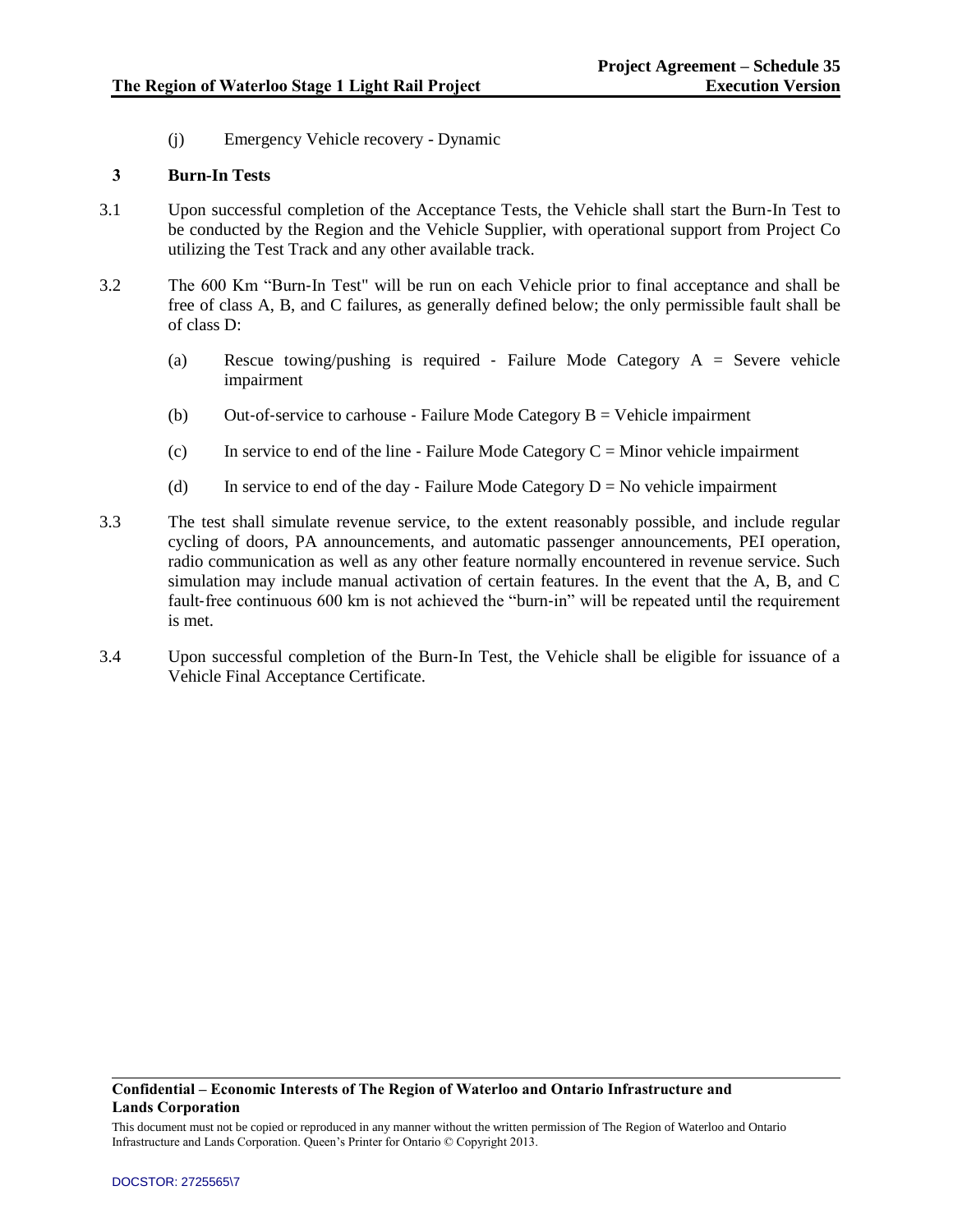# **Appendix B**

# **Vehicle Acceptance Testing Support**

Project Co operational responsibilities during Vehicle Acceptance Testing includes the following:

- Upon Vehicle arrival and assembly, conduct first initial run with Vehicle Supplier to ensure track and power station availability.
- Provide Vehicle access/entrance into the OMSF; at least one pit shall be available.
- Fully functional Traction Power Substations (TPSS) at the OMSF and along the Test Track.
- Possibilities for the first Vehicle run at full acceleration and full braking along the Test Track and eventually on the revenue service line.
- Possibility to access the main revenue service line either at night or during day time.
- City traffic signal control during dry runs on any part of the track, including grade crossings. If Transit Signal Priority (TSP) operations or required traffic signals are not operational, flaggers or barricades must be provided by Project Co.
- Project Co to co-ordinate all activities associated with Vehicle Acceptance Testing with Canadian National (CN), especially in the case of any operation interference.
- Provide sand bags to simulate a W5 run.
- Ensure as much track availability as possible for back and forth multiple runs.
- Operational track switches. Either manually or remote controlled.
- Provide towing service in case of emergencies.
- Provide operator for a 10 hours shift.
- Flexibility to work additional shifts on Saturday and Sunday.
- No train control (train signaling) test will be conducted during the Region/Vehicle Supplier Vehicle Acceptance Testing.

### **Confidential – Economic Interests of The Region of Waterloo and Ontario Infrastructure and Lands Corporation**